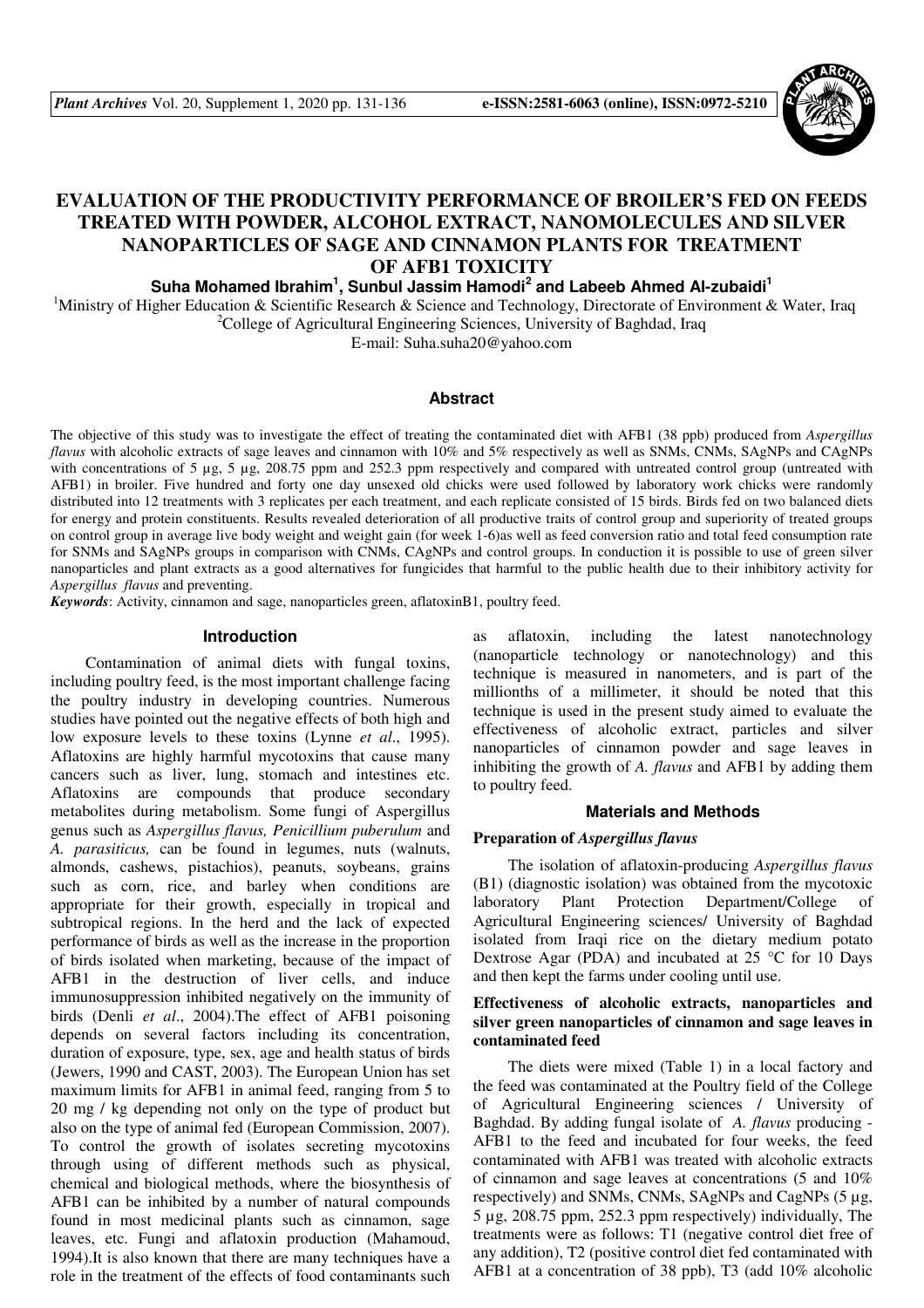extract of sage leaves for contaminated feed), T4 (add 5% of alcoholic extract cinnamon for contaminated feed), T5 (contaminated feed treated with nanoparticles of sage leaves at concentration 5 µg), T6 (contaminated feed treated with nanoparticles of cinnamon at concentration  $5 \mu g$ , T7 (Contaminated feed treated with silver nanoparticles for sage leaves at a concentration of 208.75 ppm), T8 (feed

contaminated treated with silver nanoparticles for cinnamon of 252.3 ppm) T9 (add 15% sage leaves powder to the feed is not contaminated), T10 (add 15% cinnamon powder to the feed is not contaminated), T11 (add 10% alcohol extract of sage leaves to the feed is not contaminated), T12 (Add 5% alcoholic extract of cinnamon to the feed is not contaminated).

|  | Table 1 : Components and chemical composition of the feed used for feeding broilers for 1-42 days. |  |  |  |
|--|----------------------------------------------------------------------------------------------------|--|--|--|
|--|----------------------------------------------------------------------------------------------------|--|--|--|

| <b>Final Feed</b> | starter Feed  | <b>Ingredients</b>                  |
|-------------------|---------------|-------------------------------------|
| $(22-42)$ days    | $(1-21)$ days |                                     |
| 66.5              | 62            | yellow corn                         |
| 10                | 10            | Protein Center <sup>*</sup>         |
| 20.5              | 26            | Soybean                             |
| 0.7               | 0.7           | Limestone                           |
| $\boldsymbol{2}$  |               | Sunflower oil                       |
| 0.3               | 0.3           | Salt                                |
| 100               | 100           | Total                               |
|                   |               | Calculated chemical composition **  |
| 20.19             | 22.11         | Raw protein $(\%)$                  |
| 3089              | 2973          | Represented energy (kg / kg feed)   |
| 153               | 134           | Energy to protein ratio C / P ratio |
| 0.98              | 1.09          | Lysine $(\%)$                       |
| 0.38              | 0.40          | Sixty%                              |
| 0.44              | 0.48          | Methionine%                         |
| 0.82              | 0.88          | Methionine + cysteine $(\%)$        |
| 1.06              | 1.11          | Ca $(\%)$                           |
| 0.54              | 0.55          | P Available $(\% )$                 |

\*Animal protein Golden/ Jordan contains 50% crude protein, 2200 kilocalories of energy, 6% fat, 3.5% crude fiber, 8 calcium, 3% phosphorus available, 2.75 lysine, 1.8 methaionine, 2.3 methaionine + cysteine.

\*\* By chemical composition according to analysis of feedstuffs reported in US National Research Council reports (NRC, 1994)

#### **Characteristics**

**Body weight and weight gain :** The average live body weight of the birds were measured for each treatment at the end of each week and for weeks (1-6) and the weight gain using the following calculations:

# **Average live weight (g / bird)**

#### = Number of birds for the weekend

The weekly weight gain rate  $(g / bis)$  = week end live body weight (g) - the average live body weight at the beginning of the week (g).

**Total and weekly feed intake :** According to the average weekly feed intake for single birds and for weeks (1-6) by the weight of the feed introduced during the week minus the weight of the remaining feed at the end.

**Food conversion ratio :** It was calculated according to the following equation (Al-Fayad and Naji, 1989).

 Average feed intake (gm) during the week Rate of weekly food conversion  $=$  ------efficiency (GM feed/GM weight gain) Average weight gain (gm) during a week

#### **Statistical analysis**

SAS (2012) was used to analyze the data to study the effect of different coefficients on the studied characteristics according to a complete random design (CRD).

# **Mathematical model:** Yij=  $\mu$  + Ti + eij

µ: Mean, Ti :The effect of the transaction, eij: Standard error

#### **Results and Discussion**

**Effectiveness of plants, their extracts and their green nanoparticles in field experiments.** 

#### **(1) Productive characteristics of broiler meat.**

**Body weight (g) :** Table (2) showed highly significant (P <0.01) superiority for the different treatments on live weight from 1 to 6 weeks during the experiment period. The superiority in the first week was for treatments  $T_3$ ,  $T_5$ ,  $T_6$ ,  $T_7$ ,  $T_8$ ,  $T_9$ ,  $T_{10}$ ,  $T_{11}$ ,  $T_{12}$  over the  $T_2$  treatment (contaminated feed AFB1) and  $T_4$ , while didn't differ with the control  $T_1$  group (unpolluted feed). while The second week morally highly significant superiority was for treatment  $T_5 \cdot T_{12}$  over the treatment of  $T_2$  and  $T_4$ . The treatment also showed  $T_{11}$  moral superiority in body weight compared to the rest of the trial transactions in the third week and did not differ with  $T_1$ ,  $T_3$ ,  $T_5$ ,  $T_6$ ,  $T_8$ ,  $T_9$ ,  $T_{10}$ ,  $T_{12}$ . Moral superiority in the fourth week for  $T_5$  compared with the other treatments of experiment, fifth and sixth week were  $T_5$  and  $T_7$  highly significant compared to  $T_1$  control and, and record of the weight of a living body for treatment  $T_2$  contaminated with AFB1 and non-treatment in any of the methods used in the experiment.

**Weight gain :** Table (3) shows the presence of high moral significance  $(P \le 0.01)$  for all treatments on the positive control treatment T2 and T4 in the first week. The sixth week and cumulative weight gain continued to the improvement for the T5 and T7 as noted in the week The sixth outperformed T1, T2, T3, T4, T8, T11, and T12 and did not disagree with T6, T9, T10 as well as other treatments outperformed the T2 treatment. Cumulative weight gain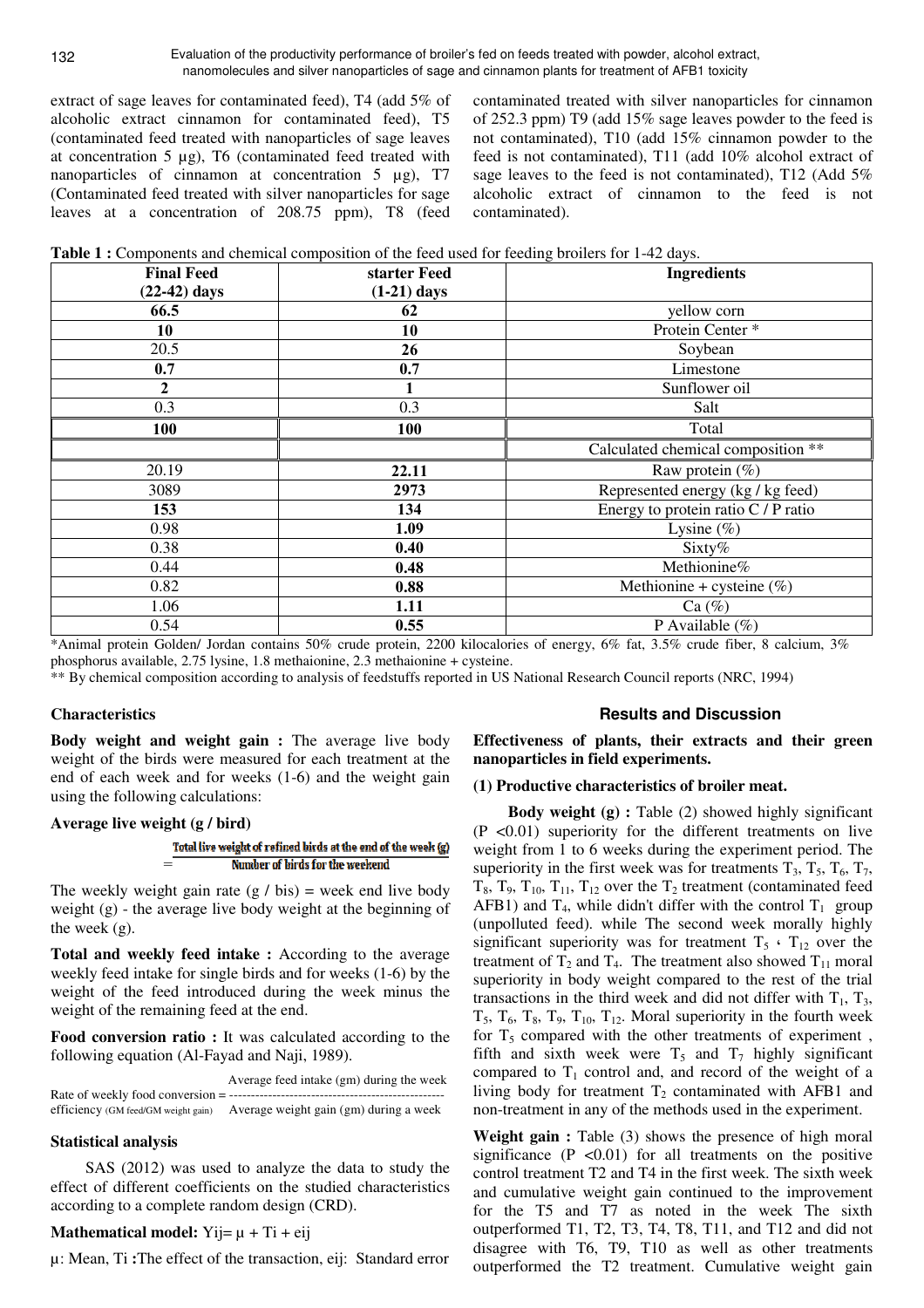outperformed all treatments and the transaction T2 recorded the lowest rate of weight gain.

**Consumer Feed intake :** Table (4) noticed the effect of the studied treatments in the experiment on the amount of feed intake weekly by birds from 1-6 weeks of age. It is clear that superiority  $(P \le 0.01)$  of all treatments on T2 and T4 treatments in the first week, and continued until the sixth week of T5 and T7 on T1, T2, T3, T4, T8, T11 and T12, while the cumulative feed consumption is highly significant for T5 over T1, T2, T8, T9. They did not differ with T3,T4,T6, T7, T10,T11, T12 and in turn also significant the treatments (T1, T8, T9, T10) over T2.

**Food conversion Ratio :** Table (5) revealed the effect of the studied treatments on the food conversion ratio for weeks 1-6 as well as the cumulative food conversion ratio. During the first, second and third weeks, all treatments were significantly higher than T2, while the sixth week also showed higher (P<0.05) for T5 and T7 treatments over all experimental treatments and all treatments exceeded T2 treatment. The cumulative food conversion ratio was observed to be highly significant ( $P < 0.01$ ). All treatments

were treated with T2, and T5 and T7 were superior to all treatments except T8.

The significant decreased in all productive traits for treatment T2 (control of contaminated feed in the name of AFB1 at 38 ppb) could be due to the negative effect of AFB1 on the broiler productive performance. These results are consistent with Al-Saadi et al (2013) The results of his study showed the using of AFB1 at a concentration of 0.2 ppm led to a decrease in the average body weight and weight gain of Turkish broiler chickens in addition to a decrease in feed intake and thus increased the value of the rate of dietary conversion, This finding was consistent with the above Al-Warshane *et al*. (2010). The decrease in body weight and weight gain is due to the effect of toxins in the formation of digestive enzymes as a result of inhibition of protein construction (Johar *et al*., 2008). These toxins also lead to analytical anemia as a result of inhibiting the process of blood formation and decreasing the production of liver and pancreatic enzymes and thus, decreased appetite in general (Bailey *et al*., 2006; Shi *et al*., 2006).

**Table 2 :** Effect of powder, alcoholic extracts, nanoparticles and silver nanoparticles of sage leaves and cinnamon on vivo average weight (gm) of broiler chickens for 1 to 6 weeks of age

| Average $\pm$ standard error |                                         |                        |                        |                       |                     |                 |
|------------------------------|-----------------------------------------|------------------------|------------------------|-----------------------|---------------------|-----------------|
| Six week                     | <b>Fifth week</b><br><b>Fourth week</b> |                        | Third week             | <b>Second week</b>    | <b>First week</b>   | Treatments (1)  |
| $2587.73 \pm 49.21$ bc       | $1943.93 \pm 28.07$ cbd                 | $1338.33 \pm 7.43$ abc | $825.95\pm30.89$ bc    | $401.78 \pm 11.45$ ab | $165.99 \pm 3.46$ a | T1              |
| $1586.29 \pm 34.14$ d        | $1112.59 \pm 35.15$ f                   | 720.08±22.27 d         | $388.61 \pm 2.35$ d    | 218.58±34.37 d        | $122.69 \pm 3.57$ c | T <sub>2</sub>  |
| $2563.66 \pm 65.47$ bc       | $1883.70 \pm 18.71$ bcd                 | 1308.39±37.52 bc       | $856.99 \pm 35.61$ abc | $400.65 \pm 8.44$ b   | $163.57 \pm 9.55$ a | T <sub>3</sub>  |
| $2502.01 \pm 35.68$ c        | $1879.77 \pm 65.50$ bcd                 | 1292.99±10.96 c        | 788.66±23.07 c         | $350.25 \pm 6.16$ c   | $142.71 \pm 1.71$ b | T <sub>4</sub>  |
| $2908.20 \pm 47.46$ a        | $2079.35 \pm 10.85$ a                   | $1419.36 \pm 25.53$ a  | $871.03 \pm 14.76$ abc | $427.69 \pm 24.92$ a  | $175.16 \pm 5.80$ a | T <sub>5</sub>  |
| $2561.59 \pm 47.95$ bc       | $1817.63 \pm 47.93$ cd                  | $1289.87 \pm 16.05$ c  | $869.84 \pm 1.63$ abc  | $402.26 \pm 9.43$ ab  | $170.95 \pm 1.01$ a | T <sub>6</sub>  |
| $2910.05 \pm 67.11$ a        | $2072.25 \pm 38.93$ a                   | $1401.81 \pm 20.92$ ab | $810.61\pm34.35$ bc    | 419.18 $\pm$ 27.02 ab | $170.03 \pm 3.70$ a | T <sub>7</sub>  |
| $2569.69 \pm 62.86$ c        | $1868.20 \pm 12.38$ bcd                 | $1319.16 \pm 22.13 b$  | $837.61 \pm 47.85$ abc | 397.95±20.46 ab       | $168.52\pm4.37$ a   | T <sub>8</sub>  |
| $2584.67 \pm 89.23$ b c      | $1851.02 \pm 54.57$ cd                  | $1290.55 \pm 60.14$ c  | $841.49 \pm 41.05$ abc | $380.12 \pm 3.77$ bc  | $161.83 \pm 0.75$ a | T <sub>9</sub>  |
| $2543.67 \pm 39.45$ bc       | $1805.76 \pm 35.71$ d                   | $1296.48 \pm 61.77$ c  | $836.85\pm9.30$ abc    | $407.30 \pm 2.46$ ab  | $160.68 \pm 6.28$ a | T <sub>10</sub> |
| $2697.35 \pm 52.29b$ bc      | $1940.32 \pm 76.91$ bc                  | 1352.62±12.36 bc       | 912.80 $\pm$ 16.81 a   | $410.22 \pm 1.12$ ab  | $166.33 \pm 3.27$ a | T <sub>11</sub> |
| $2678.86 \pm 33.56$ bc       | $1985.41 \pm 30.24$ ab                  | 1341.48± 22.22 bc      | $890.63 \pm 30.224$ ab | $432.56 \pm 8.11$ a   | $167.14 \pm 9.08$ a | T <sub>12</sub> |
| $**$                         | $**$                                    | $**$                   | **                     | **                    | $**$                | Probability     |

\*\* (P<0.001), <sup>(1)</sup>The treatments T1: (control diet free of any addition), T2: (positive control fed contaminated with AFB1 of 38 ppb), T3: (10% alcoholic extract of sage leaves /Kg contaminated feed), T4: (5% of alcoholic extract cinnamon /kg contaminated feed), T5: (5 µg of SNMs/kg contaminated feed), T6 (5 µg of (CNMs)/kg contaminated feed), T7 (208.75 ppm of SagNPs/ kg Contaminated feed), T8 (252.3 ppm of CAgPNs / kg contaminated feed) T9 (15 gm sage leaves powder/kg feed is not contaminated), T10 (15 gm cinnamon powder/kg feed not contaminated), T11 (10% alcohol extract of sage leaves/kg feed not contaminated), T12 (5% alcoholic extract of cinnamon/kg feed not contaminated).

**Table 3 :** Effect of powder, alcoholic extracts, nanoparticles and silver nanoparticles of sage leaves and cinnamon on vivo average Weight gain (gm) of broiler chickens for 1 to 6 weeks of age

| Average $\pm$ standard error                 |                               |                       |                                         |                                              |                                  |                       |                     | <b>Treatments</b> |
|----------------------------------------------|-------------------------------|-----------------------|-----------------------------------------|----------------------------------------------|----------------------------------|-----------------------|---------------------|-------------------|
|                                              | <b>Cumulative</b><br>Six week |                       | <b>Fifth week</b><br><b>Fourth week</b> |                                              | Third week<br><b>Second week</b> |                       | <b>First week</b>   | (1)               |
| $512.38 \pm 1.45$ ab<br>$424.17 \pm 25.82ab$ |                               | $605.60 \pm 29.48ab$  | $643.80 \pm 42.97b$                     | $2548.90 \pm 18.55$ bc $235.79 \pm 12.14$ bc |                                  | $127.16\pm4.08$ a     | T <sub>1</sub>      |                   |
|                                              | $170.03 \pm 7.32$ c           | $331.47 \pm 19.91$ c  | $392.51 \pm 13.38$ c                    | $473.70 \pm 5.76$ c                          | $1547.33 \pm 27.58$ d            | $95.89 \pm 4.76$ d    | $83.73 \pm 3.77c$   | T <sub>2</sub>    |
|                                              | $456.34 \pm 27.80$ ab         | $451.39 \pm 38.37$ bc | $575.31 \pm 70.86$ ab                   | $679.96 \pm 20.19$                           | $2524.23 \pm 17.94$ bc           | $237.08 \pm 5.67$ bc  | $124.14 \pm 9.32a$  | T <sub>3</sub>    |
|                                              | $438.41 \pm 25.76ab$          | $504.33 \pm 20.75$ ab | $586.78 \pm 31.98$ ab                   | $622.24 \pm 8.39$ b                          | $2461.94 \pm 68.65$ c            | $207.53 \pm 48.26$ c  | $102.65 \pm 0.67$ b | T <sub>4</sub>    |
|                                              | $443.34 \pm 25.20$ ab         | 548.33 $\pm$ 26.95 ab | $660.00 \pm 22.81$ a                    | $828.85 \pm 54.008$ a                        | $2869.43 \pm 79.94a$             | $252.53 \pm 17.92$ a  | $136.40 \pm 5.47$ a | T <sub>5</sub>    |
|                                              | $467.58 \pm 7.83ab$           | $420.03 \pm 40.28$ bc | $527.76 \pm 39.42ab$                    | $743.96 \pm 11.65$ ab                        | $2522.53 \pm 84.31$ bc           | $231.31 \pm 8.31$ bc  | $131.89 \pm 1.01$ a | T6                |
|                                              | $391.43 \pm 11.99ab$          | $591.20 \pm 21.90 a$  | $670.44 \pm 61.35$ a                    | 837.80 ±37.85 a                              | 2872.08±99.83 a                  | $249.14 \pm 27.22$ ab | $132.07 \pm 3.61a$  | T <sub>7</sub>    |
|                                              | $439.66 \pm 35.70ab$          | $481.55 \pm 31.32$ ab | $549.04 \pm 20.45$ ab                   | $701.49 \pm 47.30 b$                         | $2530.93 \pm 37.44$ bc           | $229.43 \pm 18.09$ bc | $129.76 \pm 3.91$ a | T <sub>8</sub>    |
|                                              | $461.37 \pm 38.28ab$          | $449.06 \pm 41.87$ bc | $560.47 \pm 14.66$ ab                   | $733.74 \pm 19.66$ ab $2545.79 \pm 62.37$    | bc                               | $218.29 \pm 3.15$ c   | $122.86 \pm 0.80$ a | T <sub>9</sub>    |
|                                              | $429.55 \pm 11.58ab$          | $459.63 \pm 53.50$ bc | $509.28 \pm 49.98$ bc                   | $1737.91 \pm 44.50$ ab                       | $2504.47 \pm 21.26$ c            | $246.62 \pm 4.14$ ab  | $121.48 \pm 6.18$ a | T <sub>10</sub>   |
| $502.58 \pm$<br>56.73a                       | 439.82<br>$\pm 19.369$ bc     | $587.70 \pm 70.60$ ab | $667.03 \pm 18.86 b$                    | $2568.40\pm34.58$ bc                         | $243.88 \pm 16.86ab$             | $127.37 \pm 3.37$ a   | T <sub>11</sub>     |                   |
| $458.07 \pm$<br>26.91ab                      | $450.85 \pm$<br>12.72 bc      | $643.93 \pm 13.09$ ab | 693.45 $\pm$ 38.15 b                    | $2639.99 \pm 9.79 b$                         | $265.42 \pm 16.01$ a             | $128.27 \pm 9.58$ a   | T <sub>12</sub>     |                   |
| **                                           | $* *$                         | $* *$                 | $* *$                                   | **                                           | $* *$                            | $* *$                 | Probability         |                   |

\*\*  $(P<0. 01)$ , <sup>(1)</sup>The treatments T1: (control diet free of any addition), T2: (positive control fed contaminated with AFB1 of 38 ppb), T3: (10% alcoholic extract of sage leaves /Kg contaminated feed), T4: (5% of alcoholic extract cinnamon /kg contaminated feed), T5: (5 µg of SNMs/kg contaminated feed), T6 (5 µg of (CNMs)/kg contaminated feed), T7 (208.75 ppm of SagNPs/ kg Contaminated feed), T8 (252.3 ppm of CAgPNs /kg contaminated feed) T9 (15 gm sage leaves powder/kg feed is not contaminated), T10 (15 gm cinnamon powder/kg feed not contaminated), T11 (10% alcohol extract of sage leaves/kg feed not contaminated), T12 (5% alcoholic extract of cinnamon/kg feed not contaminated).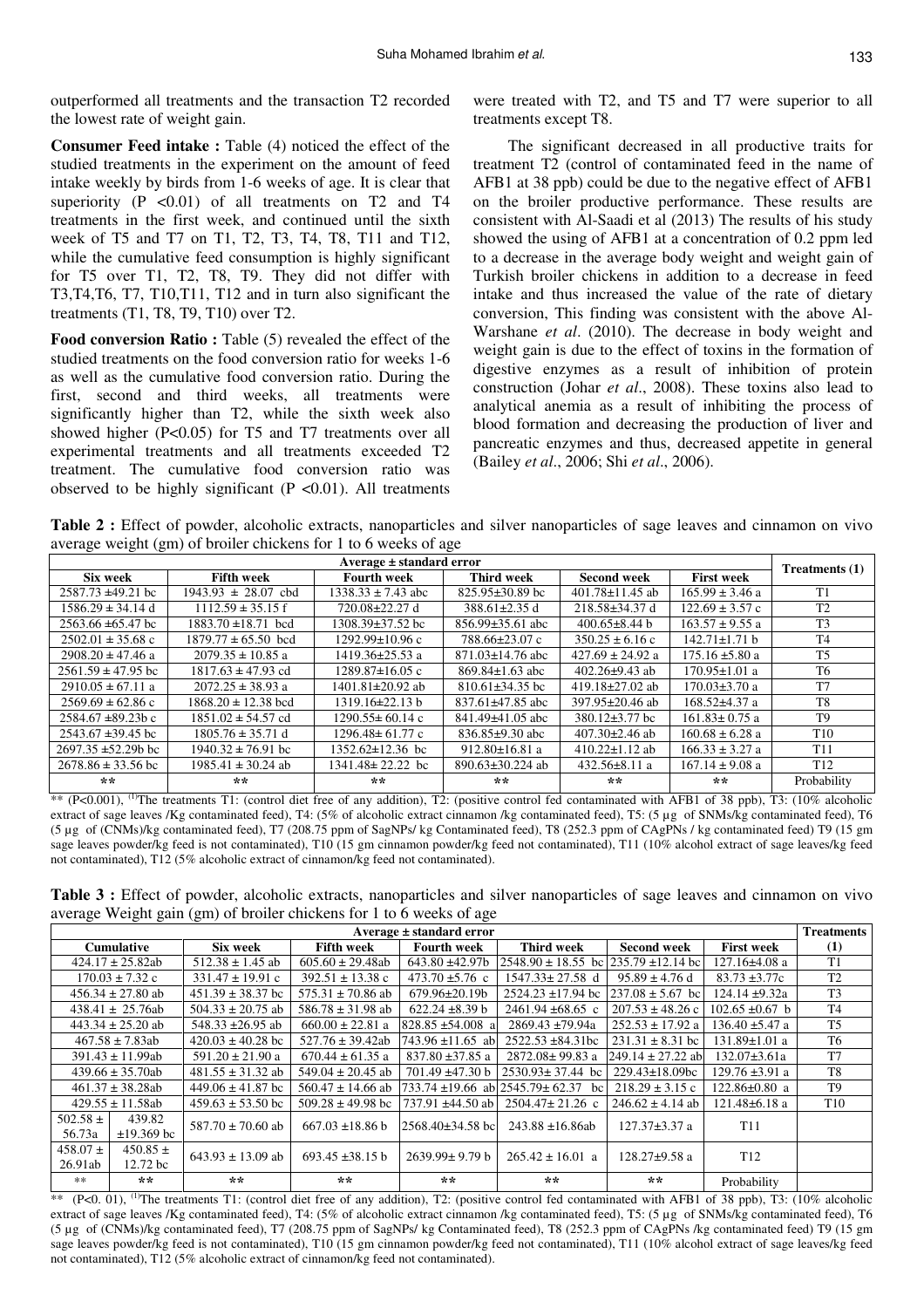| Average $\pm$ standard error |                                                                    |                                                                                           |                                   |                                                |                        |                                                                                                                                                                                                            |                 |
|------------------------------|--------------------------------------------------------------------|-------------------------------------------------------------------------------------------|-----------------------------------|------------------------------------------------|------------------------|------------------------------------------------------------------------------------------------------------------------------------------------------------------------------------------------------------|-----------------|
| <b>Cumulative</b>            | Six week                                                           | <b>Fifth week</b>                                                                         | <b>Fourth week</b>                | Third week                                     | <b>Second week</b>     | <b>First week</b>                                                                                                                                                                                          | Treatments (1)  |
| $136.830 \pm 1.136$ al       | $313.10 \pm 8.25$ d                                                | $605.01 \pm 8.04$ abcd $811.55 \pm 21.46$ a                                               |                                   | $1073.94 \pm 0.20$ bc                          | $1278.17 \pm 4.12$ de  | $4218.59 \pm 88.39$ bc                                                                                                                                                                                     | T1              |
| $109.357 \pm 2.90 \text{ b}$ | $247.90 \pm 5.77$ e                                                | $370.00 \pm 28.86$ e                                                                      | $630.70 \pm 33.09$ d              | $884.37 \pm 57.72$ d                           | $1017.71 \pm 11.17$ f  | $3260.46 \pm 27.58$ d                                                                                                                                                                                      | T <sub>2</sub>  |
|                              | $136.987 \pm 8.32$ a $332.00 \pm 17.32$ cd                         | $666.60 \pm 0.57$ ab                                                                      | $802.04 \pm 26.46$ a              | $1146.54 \pm 16.80$ ab 1318.89 $\pm 15.49$ cd  |                        | $4403.15 \pm 57.59$ ab                                                                                                                                                                                     | T <sub>3</sub>  |
|                              |                                                                    | 119.357 ±0.42 b 333.36 ± 14.32 cd 637.07 ±30.81 abc                                       | $781.72 \pm 11.16$ ab             |                                                |                        | $1155.18 \pm 33.65$ ab $1225.58 \pm 13.27$ e $ 4252.27 \pm 75.62$ abc                                                                                                                                      | T4              |
|                              | $137.047 \pm 4.40$ a $1355.35 \pm 12.44$ abc $565.39 \pm 2.86$ bcd |                                                                                           | 795.43 $\pm$ 15.67 ab             | $1163.4 \pm 2.48$ ab                           | 1409.29±32.04 ab       | $4425.91 \pm 47.57$ a                                                                                                                                                                                      | T <sub>5</sub>  |
|                              |                                                                    | $131.007 \pm 2.45$ a $ 351.94 \pm 5.29$ abc $ 586.07 \pm 0.83$ abcd $ 744.42 \pm 2.77$ bc |                                   |                                                |                        | $1110.23 \pm 55.16$ ab $ 1378.47 \pm 32.16$ abc $ 4302.14 \pm 79.82$ abc                                                                                                                                   | T <sub>6</sub>  |
| $137.470 \pm 3.61$ a         | $318.25 \pm 4.33$ d                                                | $537.25 \pm 3.70$ cd                                                                      | 792.48 $\pm$ 19.62 ab             | $1189.57 \pm 23.69$ a                          | $1441.95 \pm 3.44$ a   | $4416.97 \pm 42.92$ ab                                                                                                                                                                                     | T <sub>7</sub>  |
| $136.547 \pm 1.91$ al        | $312.37 \pm 3.33$ d                                                | $522.97 \pm 64.08$ d                                                                      | $713.56 \pm 5.78$ c               | $999.15 \pm 1.85$ c                            | $1307.89 \pm 4.78$ cde | $3992.49 \pm 73.89$ d                                                                                                                                                                                      | T <sub>8</sub>  |
| $134.817 \pm 0.85$ a         | $328.20 \pm 6.53$ cd                                               | $569.57 \pm 8.88$ bcd                                                                     | $708.46 \pm 8.33$<br>$\mathbf{c}$ | $1077.80 \pm 26.36$ abc 1383.76 $\pm$ 39.34abc |                        | $4202.61 \pm 22.24$ c                                                                                                                                                                                      | T <sub>9</sub>  |
|                              |                                                                    | $131.683 \pm 3.01$ a $1354.95 \pm 16.66$ abc $17.16 \pm 63.26$ abcd $726.04 \pm 15.24$ c  |                                   |                                                |                        | $1087.86 \pm 38.81$ abc 1389.00 $\pm 45.07$ abc $4306.69 \pm 125.87$ abc                                                                                                                                   | T <sub>10</sub> |
| $135.370 \pm 0.62$ a         |                                                                    |                                                                                           |                                   |                                                |                        | $362.14 \pm 4.57$ ab $\left[637.01 \pm 51.31\right]$ abc $\left[759.18 \pm 14.51\right]$ abc $\left[1162.17 \pm 32.19\right]$ ab $\left[1301.17 \pm 47.09$ cde $\left[4357.04 \pm 63.68\right]\right]$ abc | T <sub>11</sub> |
| $131.580 \pm 0.49$ a         | $372.66 \pm 6.08$ a                                                | $676.14 \pm 17.34$ a                                                                      | $710.05 \pm 6.98$ c               |                                                |                        | $1154.64 \pm 13.90$ ab 1339.94 $\pm 19.89$ bcd 4385.01 $\pm 35.03$ abc                                                                                                                                     | T <sub>12</sub> |
| **                           | $* *$                                                              | **                                                                                        | $**$                              | $**$                                           | $**$                   | $* *$                                                                                                                                                                                                      | Probability     |

Table 4 : Effect of powder, alcoholic extracts, nanoparticles and silver nanoparticles of sage leaves and cinnamon on vivo average Consumer Feed  $(g)$  of broiler chickens for 1 to 6 weeks of age

\*\* (P<0.001), <sup>(1)</sup>The treatments T1: (control diet free of any addition), T2: (positive control fed contaminated with AFB1 of 38 ppb), T3: (10% alcoholic extract of sage leaves /Kg contaminated feed), T4: (5% of alcoholic extract cinnamon /kg contaminated feed), T5: (5 µg of SNMs/kg contaminated feed), T6 (5 µg of (CNMs)/kg contaminated feed), T7 (208.75 ppm of SagNPs/ kg Contaminated feed), T8 (252.3 ppm of CAgPNs / kg contaminated feed) T9 (15 gm sage leaves powder/kg feed is not contaminated), T10 (15 gm cinnamon powder/kg feed not contaminated), T11 (10% alcohol extract of sage leaves/kg feed not contaminated), T12 (5% alcoholic extract of cinnamon/kg feed not contaminated).

| $Average \pm standard error$    |                       |                                 |                        |                                 |                         | <b>Treatments</b>               |                 |
|---------------------------------|-----------------------|---------------------------------|------------------------|---------------------------------|-------------------------|---------------------------------|-----------------|
| <b>Cumulative</b>               | Six week              | <b>Fifth week</b>               | <b>Fourth week</b>     | Third week                      | <b>Second week</b>      | <b>First week</b>               | (1)             |
| $1.07 \pm 0.03$ bc              | $1.33 \pm 0.07$<br>bc | $1.42 \pm 0.06b$                | $1.58 \pm 0.04$<br>bcd | $1.77 \pm 0.08$<br>b            | $1.98 \pm 0.14$<br>abc  | $1.52 \pm 0.02$<br>bc           | T1              |
| $1.31 \pm 0.07$<br>a            | $2.59 \pm 0.15$<br>a  | $2.17 \pm 0.23$ a               | $1.90 \pm 0.05$<br>a   | $2.25 \pm 0.18$<br>a            | $2.14 \pm 0.03a$        | $2.06 \pm 0.03$<br>a            | T <sub>2</sub>  |
| $1.10 \pm 0.20$<br>bc           | $1.40 \pm 0.10$<br>bc | $1.46 \pm 0.08$<br>b            | $1.78 \pm 0.09$<br>ab  | $1.99 \pm 0.11$<br>ab           | $1.93 \pm 0.05$ abcd    | $1.61 \pm 0.02$<br>b.           | T <sub>3</sub>  |
| $1.16 \pm 0.01$<br>b.           | $1.60 \pm 0.02$<br>bc | $1.45 \pm 0.14$<br>b.           | $1.55 \pm 0.08$ bcd    | $1.96 \pm 0.06$ ab              | $1.96 \pm 0.04$ abcd    | $1.61 \pm 0.04$<br><sub>b</sub> | T <sub>4</sub>  |
| $1.00 \pm 0.02$<br>$\mathbf{c}$ | $1.41 \pm 0.05$<br>bc | $1.28 \pm 0.06$<br>h            | $1.45 \pm 0.04$<br>d   | $1.76 \pm 0.05$<br>b            | $1.70 \pm 0.09d$        | $1.43 \pm 0.006$ d              | T <sub>5</sub>  |
| $0.99 \pm 0.03$<br>$\mathbf{c}$ | $1.52 \pm 0.07$<br>bc | $1.25 \pm 0.01$<br>b            | $1.77 \pm 0.17$<br>ab  | $2.10 \pm 0.32$<br>ab           | $1.85 \pm 0.06$ hcd     | $1.58 \pm 0.06$ h               | T <sub>6</sub>  |
| $1.04 \pm 0.01$<br>$\mathbf{c}$ | $1.27 \pm 0.13c$      | $1.37 \pm 0.03$<br>h            | $1.34 \pm 0.07$<br>d   | $1.77 \pm 0.09$<br><sub>b</sub> | $1.72 \pm 0.07$<br>cd   | $1.42 \pm 0.04$ d               | T <sub>7</sub>  |
| $1.05 \pm 0.02$<br>bc           | $1.36 \pm 0.11$<br>bc | $1.19 \pm 0.13$<br><sub>b</sub> | $1.48 \pm 0.10$<br>cd  | $1.82 \pm 0.11$<br>b            | $1.86 \pm 0.11$<br>bcd  | $1.46 \pm 0.03$ cd              | T <sub>8</sub>  |
| $1.09 \pm 0.00$<br>bc           | $1.50 \pm 0.02$<br>bc | $1.23 \pm 0.10$<br><sub>h</sub> | $1.57 \pm 0.18$ cd     | $1.92 \pm 0.008$<br>ab          | $1.88 \pm 0.02$<br>bed  | $1.53 \pm 0.03$<br>bc           | T <sub>9</sub>  |
| $1.08 \pm 0.03$<br>bc           | $1.43 \pm 0.08$<br>bc | $1.43 \pm 017$ b                | $1.58 \pm 0.13$<br>bcd | $2.13 \pm 0.20$<br>ab           | $1.88 \pm 0.05$ cd      | $1.56 \pm 0.04$<br>bc           | T <sub>10</sub> |
| $1.06 \pm 0.02$<br>bc           | $1.48 \pm 0.07$<br>bc | $1.26 \pm 0.07$<br>h            | $1.72 \pm 0.09$<br>bcd | $1.97 \pm 0.11$<br>ab           | $1.94 \pm 0.01$<br>ab   | $1.59 \pm 0.01$ b               | T <sub>11</sub> |
| $1.03 \pm 0.07$<br>$\mathbf{c}$ | $1.41 \pm 0.07$<br>bc | $1.47 \pm 0.10$ b               | $1.57 \pm 0.13$<br>bcd | $1.79 \pm 0.02$<br><sub>b</sub> | $1.93 \pm 0.08$<br>abcd | $1.53 \pm 0.01$ bc              | T <sub>12</sub> |
| $+ +$                           | $\star$               | $\star$                         | $\star$                | $* *$                           | **                      | $+ +$                           | Probability     |

Table 5 : Effect of powder, alcoholic extracts, nanoparticles and silver nanoparticles of sage leaves and cinnamon on vivo average Consumer Feed  $(g)$  of broiler chickens for 1 to 6 weeks of age

\*\* (P<0.001), <sup>(1)</sup>The treatments T1: (control diet free of any addition), T2: (positive control fed contaminated with AFB1 of 38 ppb), T3: (10% alcoholic extract of sage leaves /Kg contaminated feed), T4: (5% of alcoholic extract cinnamon /kg contaminated feed), T5: (5 µg of SNMs/kg contaminated feed), T6 (5 µg of (CNMs)/kg contaminated feed), T7 (208.75 ppm of SagNPs/ kg Contaminated feed), T8 (252.3 ppm of CAgPNs / kg contaminated feed) T9 (15 gm sage leaves powder/kg feed is not contaminated), T10 (15 gm cinnamon powder/kg feed not contaminated), T11 (10% alcohol extract of sage leaves/kg feed not contaminated), T12 (5% alcoholic extract of cinnamon/kg feed not contaminated).

The improvement of the most traits of broiler chickens, represented by the productive characteristics of treatments contaminated with AFB1 with alcoholic extracts. nanoparticles and silver nanoparticles of sage leaves, cinnamon, may be due to the effective compounds such as alkaloids, phenols, claycides and Inhibiting the growth of many pathogenic microorganisms, including bacteria and fungi, Many studies have revealed the strong activity of sage leaves extract as an antioxidant by increasing the stability of edible oils (Jaswir et al., 2005), as well as accelerating the oxidation of methyl linolite, through the ability to

2,2-diphenyl-1-(DPPH). dismantle  $2,2$ -azino-bis  $3$ ethylbenzothiazoline-6-sulphoric acid (ABTS), preventing the formation of free radicals (Shan et al., 2005), and sage leaves have proven to be the most common powerful natural antioxidants (Placha et al., 2013), Antioxidant activity of sage leaves may be due to the high content of phenolic compounds because it reduces oxidative stress by indirect antioxidant action. Antioxidant, thus, inhibiting the oxidative stress process (Falleh et al., 2008). While cinnamon activity is due to the presence of cinnamaldehyde, an aromatic aldehyde that inhibits the activity of the amino acid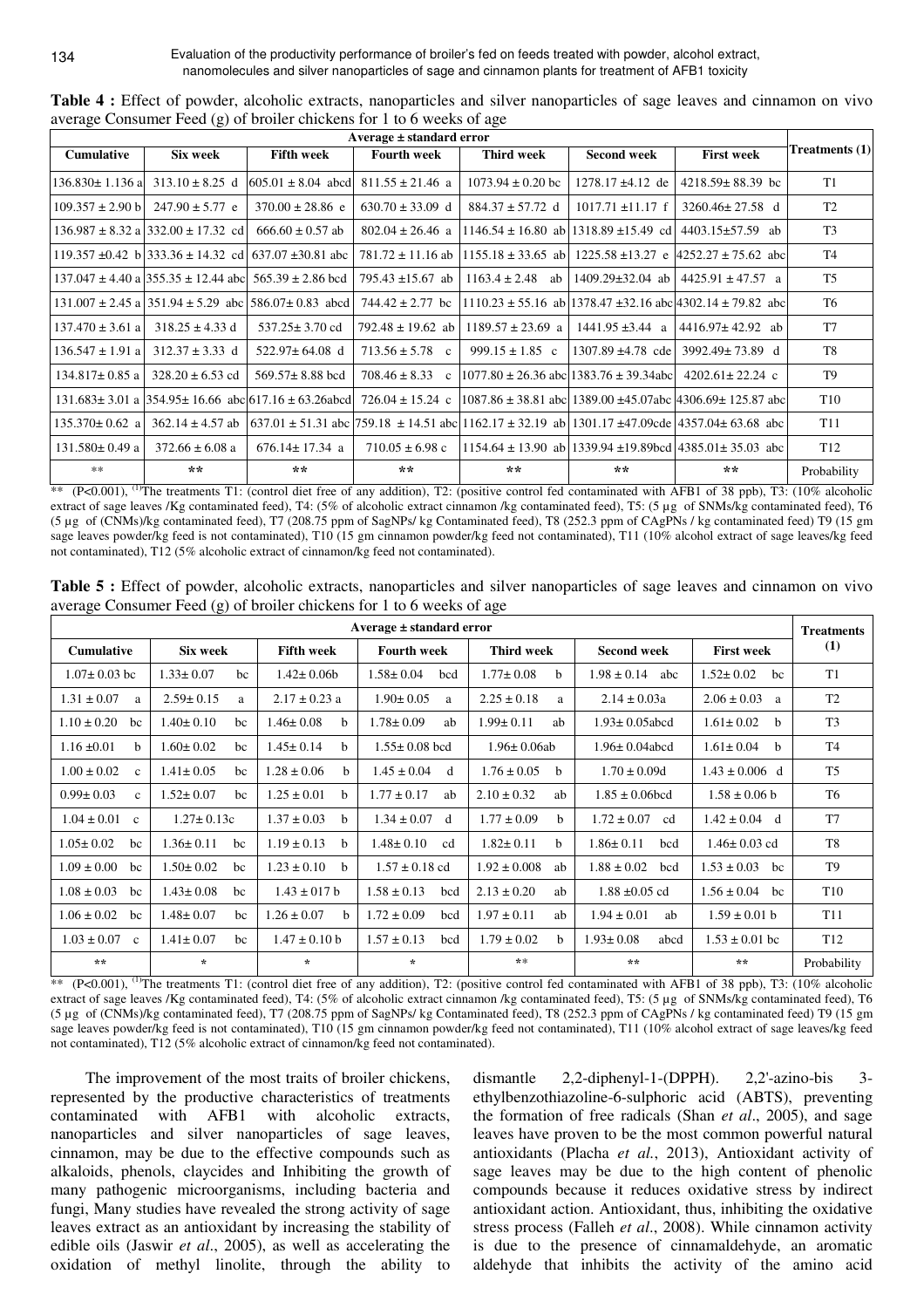decarboxylase (Wendakoon and Sakaguchi, 1995), it has been shown to be effective against many pathogenic bacteria (Suresh *et al*., 1992),These negatively charged compounds interfere with biological processes involving electron transport and interact with nitrogen-containing components, for example proteins and nucleic acids, thereby inhibiting the growth of microorganisms (Ramos-Nino *et al*., 1996; Taback *et al*., 1999).

Cinnamon oil contains benzoic acid, benzaldehyde and cinnamic acid, which have antimicrobial properties. These compounds play a major role in blood purification and aid in digestion by increasing gastrointestinal motility as well as increased secretions of gastrointestinal enzymes. Characterized by cinnamon, Cinnamaldehyde (Eugenol) and Cinnamaldehyde (Eugenol) active substances in cinnamon, resulting in more efficient use of feed and thus promote growth. These results are consistent with who found that adding cinnamon to broiler diets improved production performance (Lee *et al*., 2004)

Langhout (2000) also showed that cinnamon oil extracts can stimulate digestion in poultry, improve liver function and increase digestive enzymes. High nanoparticle and nanoparticle treatments, particularly nanoparticle and silver nanoparticle treatments, are due to the use of silver nanoparticles. Plants are considered as protective additives for animal feed (Ahmadi and Kurdestani, 2010). Studies indicate that there is often a positive effect of nanosilver silver on beneficial bacteria in the digestive system of poultry as well as their ability to prevent the development of pathogenic bacteria, as well as their effect on immune response and lipid oxidation in chicken blood (Ahmadi, 2012; Bhanja *et al*., 2015), This may be due to the many properties of nanoparticles, in particular their antibacterial activity without any toxicity to animal cells (Elshawy *et al*., 2016). In addition, biomolecules in plant extracts such as protein, phenol and flavonoids play an important role in minimizing metal ions and covering nanoparticles and thus reducing their toxicity (Krishnaraj *et al*., 2010).

#### **References**

- Ahmadi, F. and Kurdestani, A.H. (2010). The impact of silver nanoparticles on growth performance, lymphoid organs and oxidative stress indicators in broiler chicks. Global Veterinaria, 5: 366–370.
- Ahmadi, F. (2012). Impact of different levels of silver nanoparticles (Ag-NPs) on performance, oxidative enzymes and blood parameters in broiler chicks. Pak. Vet. J., 32: 325–328.
- Al-Saadi, H.Al.; Yasser, M.; Al-Kartani, M. and Najm A. Al-Zubaidi. (2013). Effect of raw plant extracts of cinnamon, clove and thyme plants on the growth of aflatoxin-producing *Aspergillus flavus* B1. Diy. J. of Agri. Sci., 5 (2): 602-593.
- Al-Warshan S.H.; Saad, A.H.N. and Hamad, R.A. (2010). The use of biotic coefficients in reducing the effects of Avla B1 venom in broiler chickens. An. J. of Agri. Sci., V: 8(4): Special issue of the conference.
- Bae, E.; Park, H.J.; Lee, J.; Kim, Y.; Yoon, J.; Park, K.; Choi, K. and Yi, J. (2010). Bacterial cytotoxicity of the silver nanoparticle related to physicochemical metrics and agglomeration properties. Envir. Toxi. and Che., 29(10): 2154-2160.
- Bailey (2006). Efficacy of montmorillonite clay (NovaSil PLUS) for protecting full-term broilers from aflatoxicosis. J. of App. Poul. Rese, 15: 198–206.
- Bhanja, S.K.; Hotowy, A.; Mehra, M.; Sawosz, E.; Pineda, L.; Vadalasetty, K.P.; Kurantowicz, N.; Chwalibog, A. (2015). In ovo administration of silver nanoparticles and/or amino acids influence metabolism and immune gene expression in chicken embryos. Int J of Mol Sci, 16: 9484–9503.
- CAST (2003). Mycotoxins: Risks in Plant, Animal, and Human Systems Council for Agr. Sci. and Tec, Ames, Iowa, USA.
- Denli, M.F.; Okan, F.D. (2004). Effect of conjugated linoleic acid (CLA) on the performance and serum variables of broiler chickens intoxicated with aflatoxin B1. S. Afr. J. Anim. Sci. 34: 97–103.
- Duncan, D.D. (1955). Multiple range and Multiple F-Test, Biometrics, 11: 1–42.
- Elshawy, O.E.; Helmy, E.A. and Rashed, L.A. (2016). Preparation, characterization and in vitro evaluation of the antitumor activity of the biologically synthesized silver nanoparticles. Adv. Nanopart. 5: 149–166.
- European Commission (2007). 50 years of food safety in the European Union, Health and Consumer Protection Directorate-General.
- Falleh, H.; Ksouri, R.; Chaieb, K.; Karray-Bouraoui, N.; Trabelsi, N.; Boulaaba, M. and Abdelly, C. (2008). Phenolic composition of *Cynara cardunculus* L. organs, and their biological activities. C.R. Biol., 331: 372-379.
- Fayad, H.A.A. and Saad, A.H.N. (1989). Poultry products technology. Ministry of Higher Education and Scientific Research Press. Baghdad University.
- Jaswir, I.; Che Man, Y.B. and Hassan, T.H. (2005). Performance of phytochemical antioxidant systems in refined-bleached-deodorized palm olein during frying. Asia Pac. J. Clin. Nutr., 14: 402-413.
- Jewers, K. (1990). Mycotoxins and their effect on poultry production Options Mediterranean's, Ser. A/No. 7: 195– 202.
- Johar, D.M.T. and Aqeel, M.Sh. (2008). Reducing the severity of (Eimeniatentenglla) infection in broiler chicks consuming Afla B1 toxins using Mycofix Plus 3.0, Iraqi Journal of Veterinary Science, 22(1): 39-51.
- Krishnaraj, C.; Jagan, E.G.; Rajasekar, S.; Selvakumar, P.; Kalaichelvan, P.T. and Mohan, N. (2010). Synthesis of silver nanoparticles using *Acalypha indica* leaves extracts and its antibacterial activity against waterborne pathogens. Colloids Surf B: Biointerfaces, 76: 50-56.
- Langhout, P. (2000). New additives for broiler chickens. World Poultry-Elsevier, 16: 22-27.
- Lee, K.W.; Everts, H. and Beyen, A.C. (2004). Essential oils in broiler nutrition. Int. J. of Poul. Sci, 3(12): 738-752.
- Lynne, L.C.; Tenholm, H.L.; Prelusky, D.B. and Rosenberg, A. (1995). Economic losses and decontamination of aflatoxin B1. Natural Toxins. 3: 199-203.
- Mahamoud, A.L. (1994). Antifungal action and antiaflatoxigenic properties of some essential oil constituents. Lett. Appl. Microbiol. 19(2): 110-3.
- National Research Council (NRC). (1994). Nutrient requirement of poultry gthEdn. National Academy press. Washington. D.C. USA.
- Pal, S.; Tak, Y.K. and Song, J.M. (2007). Does the antibacterial activity of silver nanoparticles depend on the shape of the nanoparticle? A study of the gram-